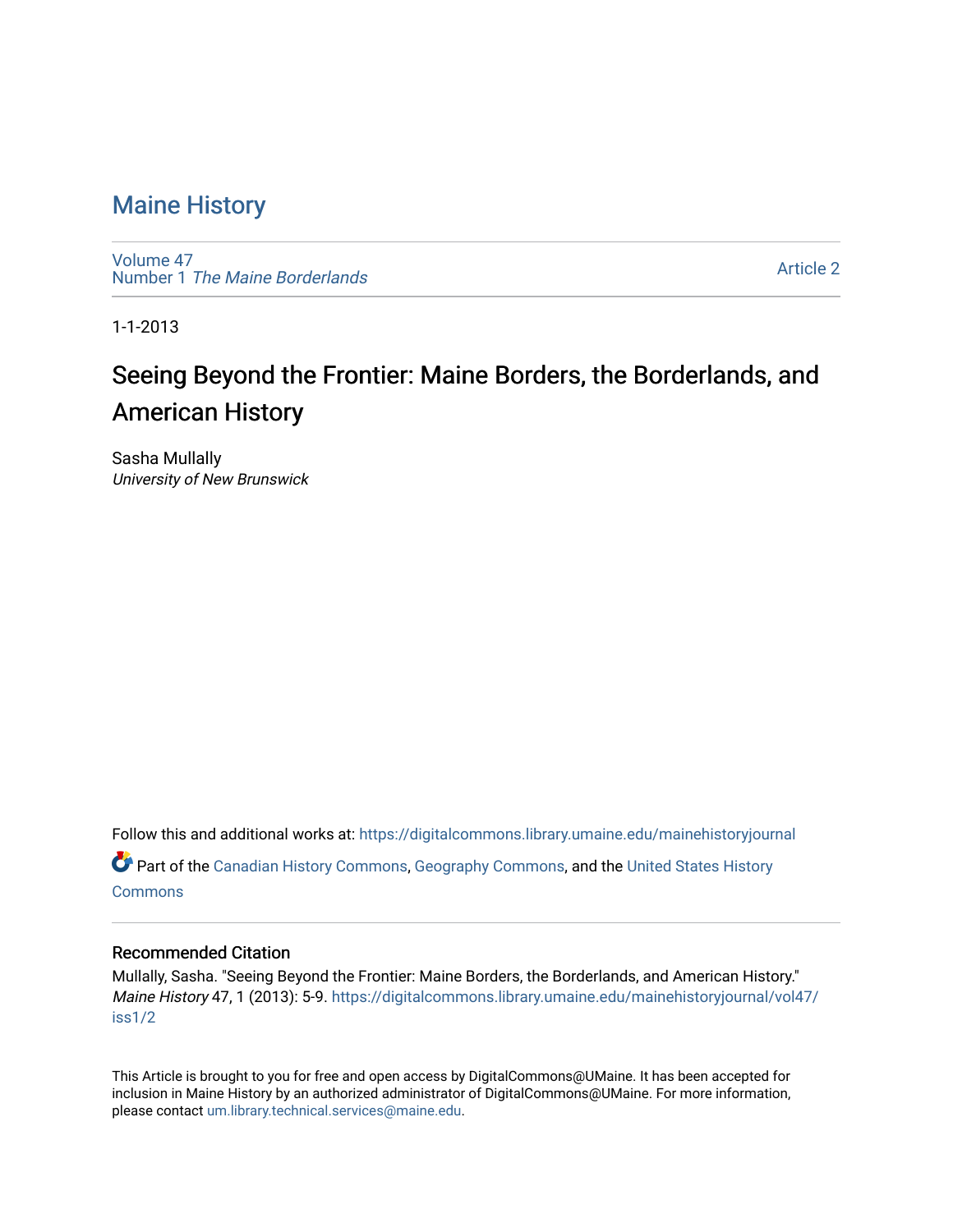# SEEING BEYOND THE FRONTIER: MAINE BORDERS, THE BORDERLANDS, AND AMERICAN HISTORY

#### BY SASHA MULLALLY

*Sasha Mullally is an associate professor of History at the University of New Brunswick. She is the author of the forthcoming book* Unpacking the Black Bag: Country Doctor Stories from the Maritimes and Northern New England, 1900-1950*, which will be published by the University of Toronto Press.*

THE STATE of Maine is home to a unique borderland, one that is<br>understudied in American history. Situated on the northeastern<br>edge of the United States-Canada divide, Maine is a "multiple<br>borderland." The state is defined understudied in American history. Situated on the northeastern edge of the United States-Canada divide, Maine is a "multiple borderland." The state is defined by a long forested land border with the provinces of New Brunswick and Quebec, and also shares an "ocean border" with both New Brunswick and Nova Scotia just a few miles off its rugged coastline. Pushing well north of the famous "49th parallel" line of latitude, Maine's position as the northernmost jurisdiction within the contiguous United States means it lies at the intersection of both national and cultural-linguistic watersheds. Its history is marked by Aboriginal, French, and English territorial competition, commerce, and conflict. The components of these dominant cultural-linguistic heritages shape the culture of the state to the present day.

Because of these multiple borderlands, the way scholars have conceptualized borderlands history is critically important to understanding the state's history. In the 1990s, University of Maine geographer Victor Konrad wrote that borderlands "exist when shared characteristics set a region apart from the countries that contain it, and residents share more with each other than with members of their respective national cultures."1 This describes the history of some communities along the Maine-New Brunswick border, such as the northern communities in the Madawaska Valley, a remote northwestern corner where the Saint John River Valley straddles the borders that divide Maine, Quebec, and New Brunswick. In the northern reaches of this borderland region, people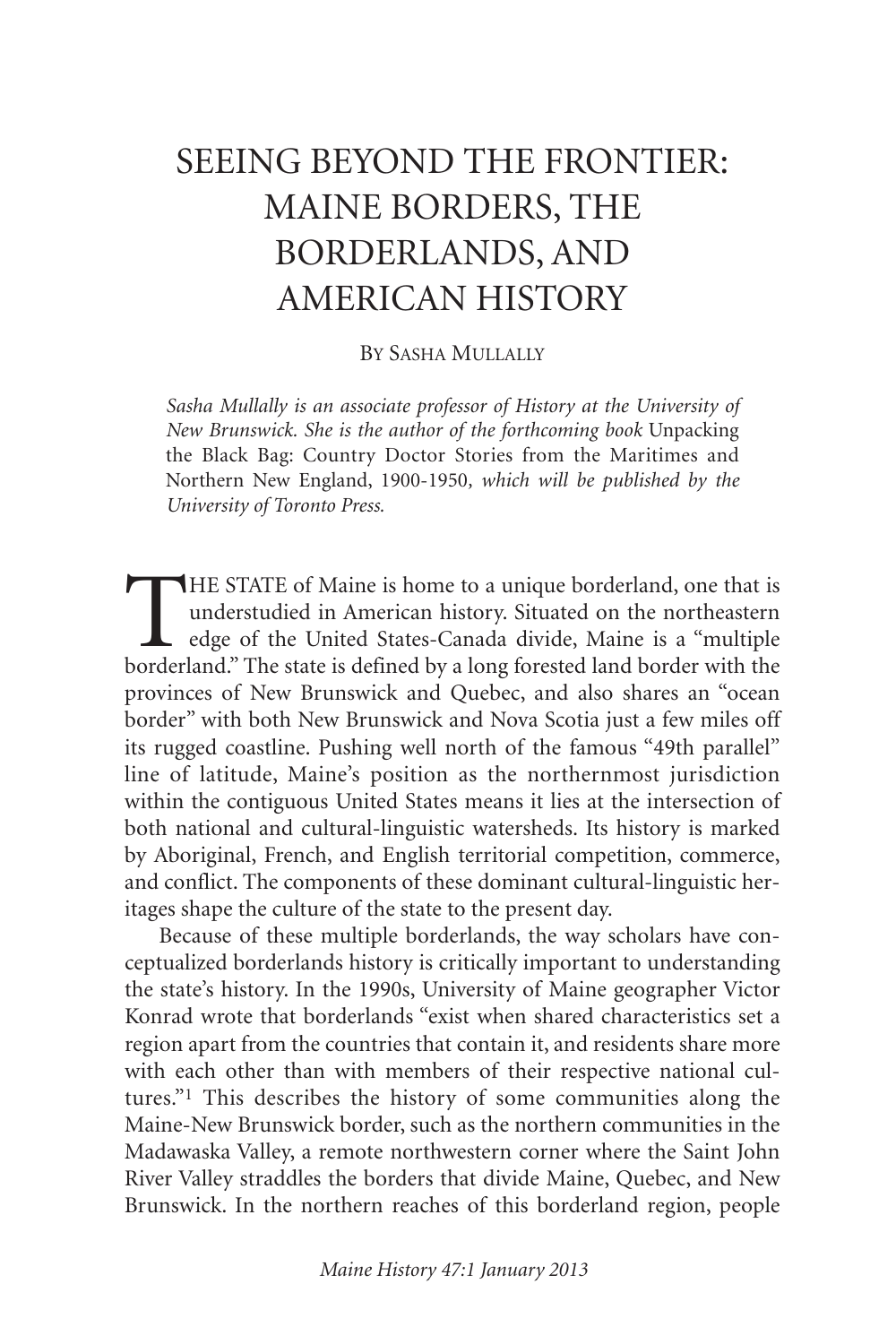#### *Maine History*

did not always see themselves as "belonging" to the Canadian province of New Brunswick, and in the popular histories of New Brunswick, the region is referred to as a "quasi-independent state."2 The "magnificent myth" of the Republic of Madawaska, which was shaped by the *brayon* ethnic identity of the region's dominant Francophone population, can be traced back to the nineteenth century and persists to the present day. Some of the leading citizens of the business and professional classes came together in the 1930s to create a fraternal organization they called the Order of the Republic, comprising professional and businessmen from all sides of the New Brunswick-Quebec-Maine border. A prominent Quebec-born Edmundston physician, Dr. P. H. Laporte, occupied a permanent position as "Knight" on the executive committee, and he helped design a Madawaskan coat of arms, which the order had nationally registered in Canada in 1949.3 As historians Beatrice Craig and Maxime Dagenais have recently pointed out, this "land in-between" retained its status as a cultural and economic frontier, and a borderland, well into the twentieth century, although the Madawaska transborder communities became increasingly divided, or "bordered," as time went on.4

The process whereby a borderland community or place becomes "bordered" was first outlined by Jeremy Adelman and Stephen Aron, who argued that borderlands between Canada and the United States became increasingly bordered in the nineteenth and twentieth centuries, as informal local traditions of dealing with the boundary gave way to more formalized recognitions of national hegemony. 5 This appears to be the general historical experience of the Maine borderlands when the focus is political history and state formation, but the challenge of the borderland to bordered land teleology sometimes unravels in the face of social, economic, or environmental factors. The fluidity of transitions back and forth from border to borderland make these kinds of studies critically important to understanding the experience of any region, people, or place.

The publication of this collection on the Maine borderlands is very timely. As John Nieto-Philips observed in his recent essay on borderland history for the *Journal of American History*, the longstanding interest in American borders and borderland history has seen a resurgence in recent years. It has gone, in his words, "from margins to mainstream."6 Over the last twenty years, most of this scholarship emerged from explorations of border-crossing communities, such as migrant workers or indigenous populations. Other studies examine border-defining projects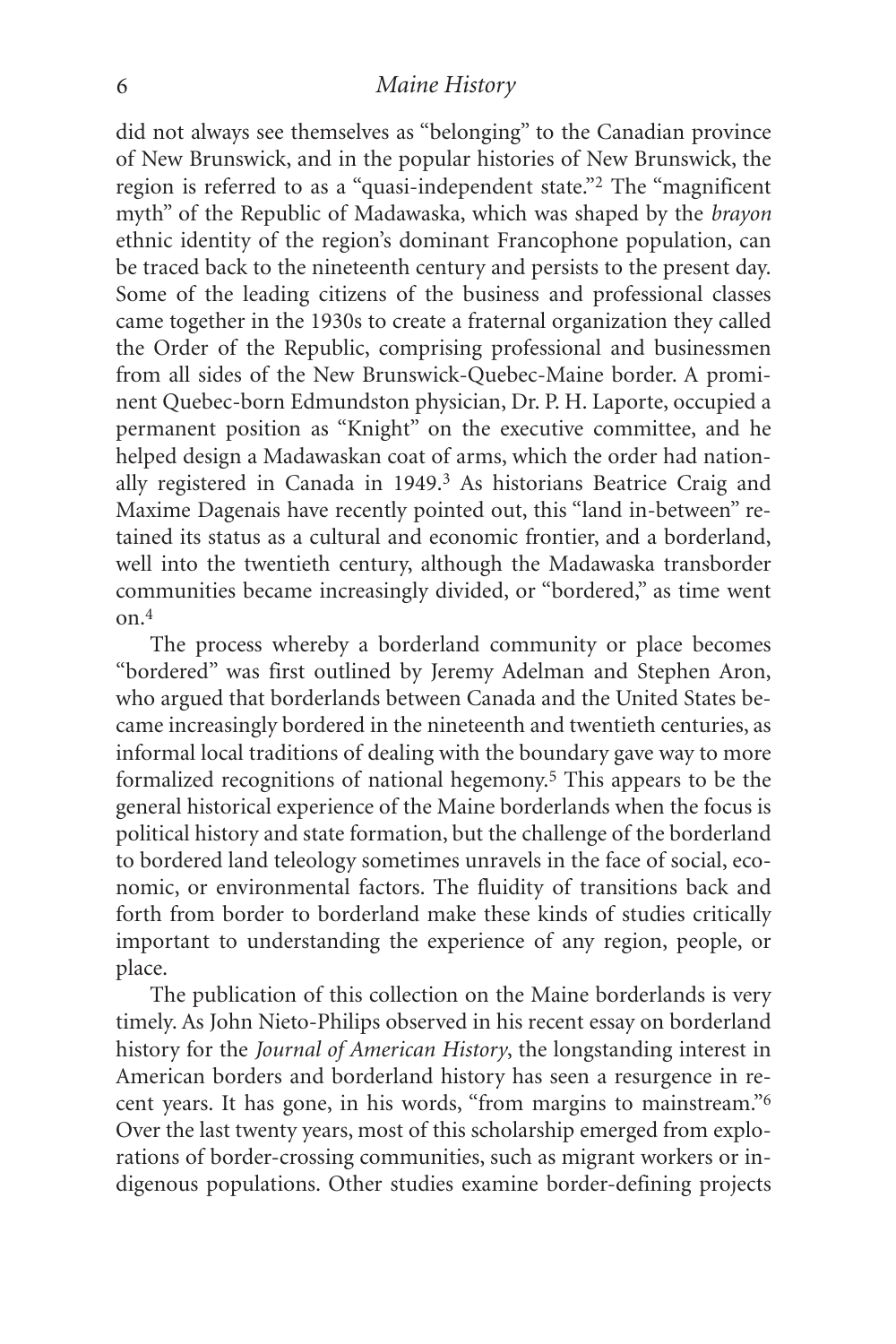and expeditions, such as the military expansion efforts of the state. Contemporary scholars maintain an interest in these expressions of borderland history, but see broader potential for borderland analysis. As scholars Stephen Hornsby and John Reid have observed about Maritime-New England comparative scholarship, "political bordering can have…profound social, cultural and environmental consequences" as well.7 Beyond the positivist historical narrative of community transition from borderland to bordered land, most see border areas as sites where the hegemony of empire, the influence of forces from the metropole, are continually challenged. As historians Pekka Hämäläinen and Samuel Truett point out, borderland peripheries often, in fact, influence policies and practices in the imperial and cultural center. Things happen in the borderlands that change the "centre…[and] shape transnational relationships, define ethnic and cultural relationships, and create opportunities for those willing to work with the possibility of transcultural and transregional potential."8 To reflect back on the example of Madawaska, we can see that the people of this transborder region created the conditions for borderlands community-building as much as they reacted to the Canada-U.S. border that was meant to demarcate communities that straddled two provinces and one state.

Despite attention from well-known regional scholars in the Northeast, American historians have largely focused their attention on southern and western borderland experiences—in areas associated with the American "frontier." Hämäläinen and Truett examined this relationship between frontier history and borderland history and highlight how the borderlands framework is often used to advance revisionist arguments that complicated past historical generations' positivist assumptions about American continental hegemony. "If frontiers were the places where we once told our master American narratives," they write, "then borderlands are the places where those narratives come unraveled."9 But their essay struggles to define a productive goal for borderlands research. For these historians, borderland history offers "destabilized views of modern American history by leading nowhere in particular."10

Yet, perhaps it is because of the dominance of the frontier narrative and the potency of the frontier in historical imagination that the newly re-emergent border and borderlands historiography remains dominated by scholarship from the West, the Southwest, and the Northwest, the later reaches of the American frontier in its continental advance over the nineteenth century. 11 Perhaps also since the northeastern border line, first drawn between British North America and the thirteen colonies, is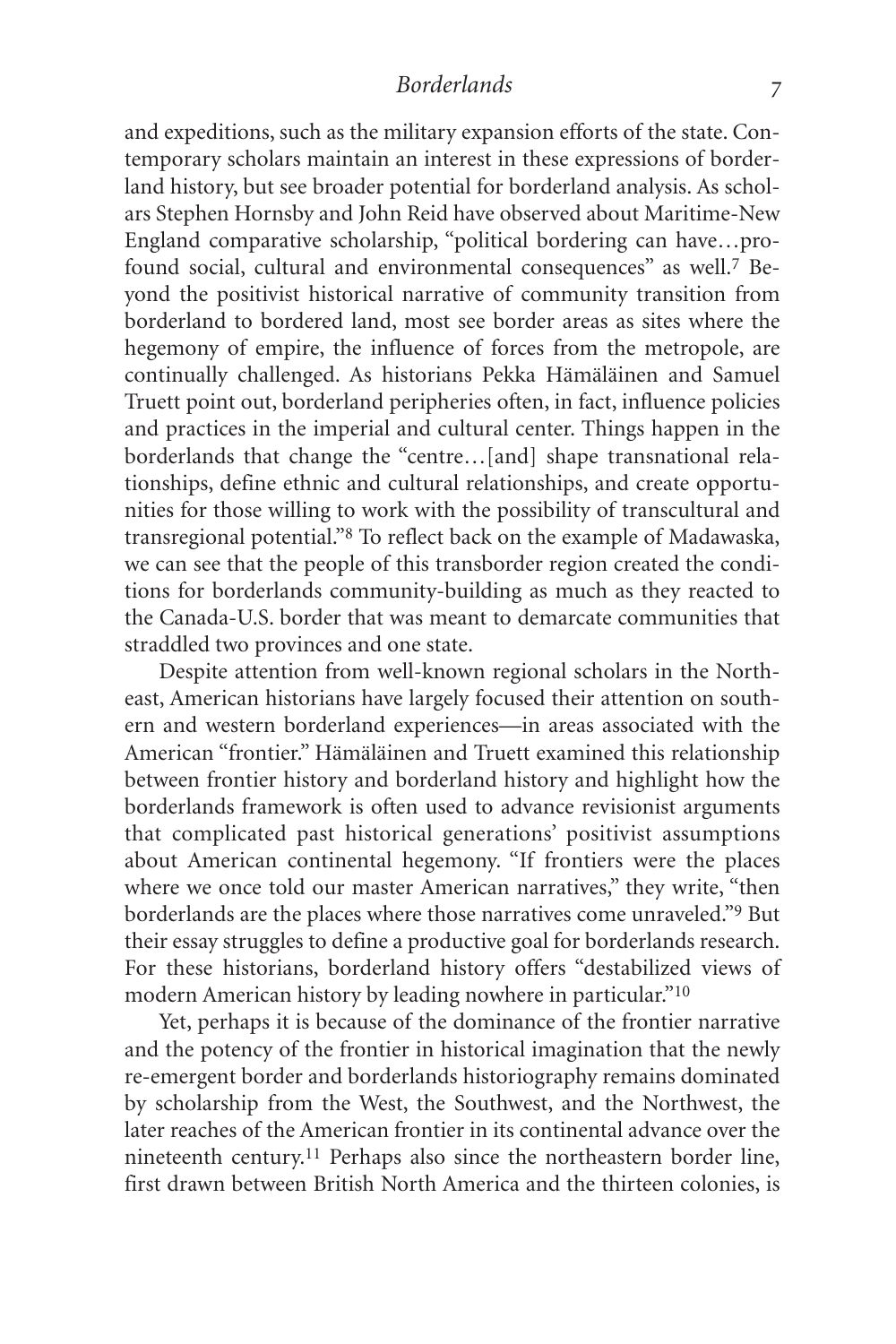#### *Maine History*

an older boundary, it is seen also as a more static boundary than western points of continental imperial conflict. This perceived stasis has made the northeastern borderlands seem less important and dynamic than other interstitial zones. In the borderlands issue of the *Journal of American History* mentioned above, none of the contributions addressed the border/borderland history of the Northeast. The Maine borderlands, apart from being more "settled," also lie outside the dominant western "frontier epic" that reifies Turnerian narratives within American history, which, in turn, supports the presumption of American hegemonic advancement historically. The great "frontier" is, ultimately, declared "closed" and historians are left to make sense of the borders created to the north and the south of United States' continental advancement.

This issue of *Maine History* might be seen, therefore, as part of a scholarly movement that will reorient borderlands history away from these Turnerian lines. The authors assembled here, who variously explore the social, political, environmental, and cultural conflicts and community-building activities along the rich, diverse multi-border zones of the Northeast, offer work that will advance understandings of this state and its societies. It is on the Maine borderlands that we may find the richest potential to break borderlands research free from the burden of the "frontier," and like borderlands themselves, offer historiographical challenges and insights that may one day help reshape the "center" of American history.

#### **NOTES**

1. Victor Konrad, "Common Edges: An Introduction to the Borderland Anthology," in *Borderlands: Essays in Canadian-American Relations*, ed., Robert Lecker (Toronto: ECW Press, 1991), p. vii.

2. W.B. Stewart, M.D., *Medicine in New Brunswick* (Saint John: The New Brunswick Medical Society, 1974), p. 211.

3. There is evidence that the Republic identity is stronger on the Canadian side of the border. See Beatrice Craig and Maxime Dagenais, *The Land in Between: The Upper St. John Valley, prehistory to World War I* (Gardiner, ME: Tilbury House Publishers, 2009), pp. 108, 129-130. However, a Madawaskan identity was given life during the Acadian cultural renaissance of the late nineteenth century. See Craig and Dagenais, pp. 334-336. In much the same way, the populations of the "Northeast Kingdom" of Vermont claims occasional quasi-independence from the rest of the state.

4. See Craig and Dagenais, *The Land in Between*, pp. 354-356. The economic history of the region is dealt with in detail in Beatrice Craig, *Backwoods Consumers and Homespun Capitalists* (Toronto: University of Toronto Press, 2009).